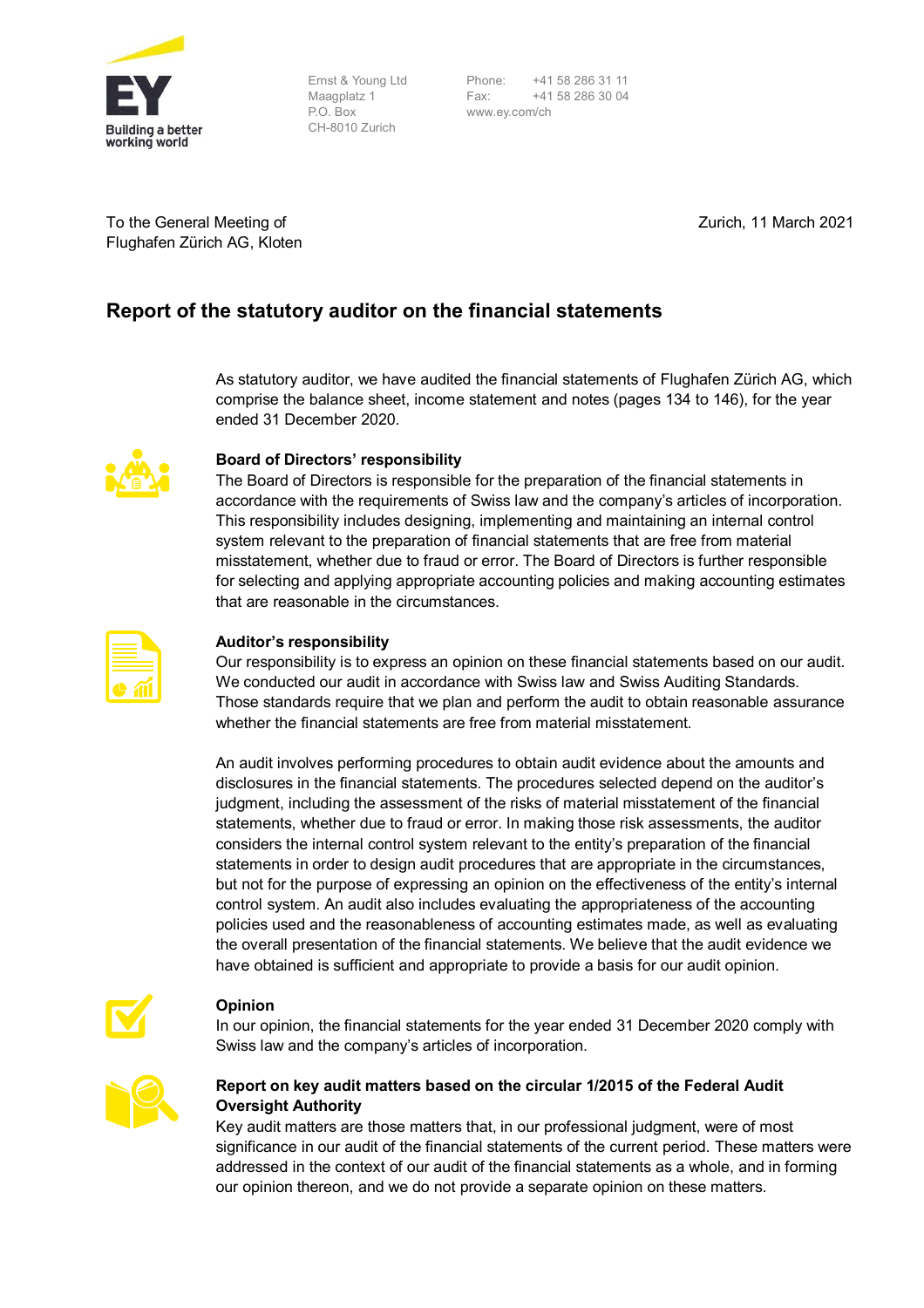

For each matter below, our description of how our audit addressed the matter is provided in that context.

We have fulfilled the responsibilities described in the *Auditor's responsibility* section of our report, including in relation to these matters. Accordingly, our audit included the performance of procedures designed to respond to our assessment of the risks of material misstatement of the financial statements. The results of our audit procedures, including the procedures performed to address the matters below, provide the basis for our audit opinion on the financial statements.

## **Valuation and existence of Property, plant and equipment**

| Area of<br>focus      | Property, plant and equipment used for operations (assets in use) and<br>assets under construction for operating activities together comprise<br>57% of total assets. In 2020, investments in property, plant and<br>equipment amounted to CHF 267.8 million.                                                                                                                                                                                                                                                                                                                                                                                                                                                                                                                                                                                                                                                                                                                                                                                                                                                                                                                                          |
|-----------------------|--------------------------------------------------------------------------------------------------------------------------------------------------------------------------------------------------------------------------------------------------------------------------------------------------------------------------------------------------------------------------------------------------------------------------------------------------------------------------------------------------------------------------------------------------------------------------------------------------------------------------------------------------------------------------------------------------------------------------------------------------------------------------------------------------------------------------------------------------------------------------------------------------------------------------------------------------------------------------------------------------------------------------------------------------------------------------------------------------------------------------------------------------------------------------------------------------------|
|                       | The large number of different, partly very long-lived, assets, the high<br>volume of capital expenditure and maintenance expenditure contain<br>inherent risks regarding the existence and valuation of property, plant<br>and equipment.                                                                                                                                                                                                                                                                                                                                                                                                                                                                                                                                                                                                                                                                                                                                                                                                                                                                                                                                                              |
|                       | Furthermore, the ongoing COVID-19 pandemic and related drop in air<br>traffic activities have significantly impacted the revenues and earnings<br>of Zurich Airport triggering a management valuation assessment<br>(impairment test) of property, plant and equipment. Management's<br>assessment resulted in no impairment losses.                                                                                                                                                                                                                                                                                                                                                                                                                                                                                                                                                                                                                                                                                                                                                                                                                                                                   |
|                       | Further information regarding property, plant and equipment is included<br>in the consolidated financial statements under note 6.                                                                                                                                                                                                                                                                                                                                                                                                                                                                                                                                                                                                                                                                                                                                                                                                                                                                                                                                                                                                                                                                      |
| Our audit<br>response | We mainly performed the following audit procedures:<br>Evaluation of design, implementation and effectiveness of<br>$\bullet$<br>controls embedded in the procurement and capital expenditure<br>process and of controls securing existence of property, plant<br>and equipment.<br>Assessment of the capitalisation of expenditure in assets under<br>$\bullet$<br>construction and reconciliation of capitalised expenditure to the<br>invoices received based on samples.<br>Examination of transfers from assets under construction to<br>assets in use based on the evaluation of effectiveness of<br>internal controls and selected project completion protocols<br>based on samples.<br>Evaluation of management's assessment of impairment<br>$\bullet$<br>indicators.<br>Assessment of management's assumptions (e.g. passenger<br>$\bullet$<br>volumes, capital expenditure) used in the impairment model<br>(value in use calculation).<br>Involvement of valuation experts to assist us in the evaluation of<br>$\bullet$<br>the impairment model, assumptions used (e.g. discount-rate,<br>terminal growth-rate) and assessment of the consistency of<br>valuation methodologies applied. |